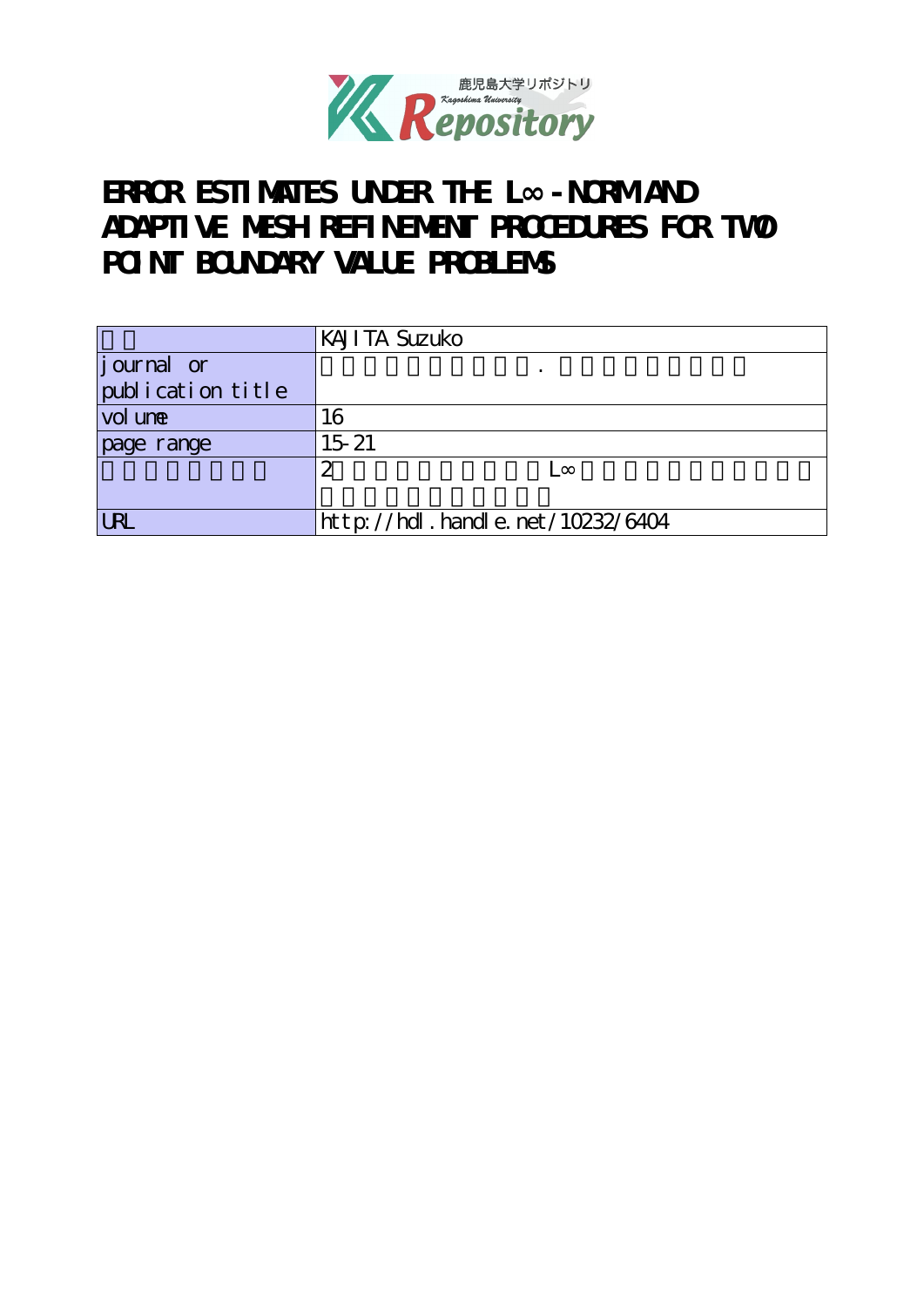# **ERROR ESTIMATES UNDER THE L∞-NORM AND ADAPTIVE MESH REFINEMENT PROCEDURES FOR TWO POINT BOUNDARY VALUE PROBLEMS**

|                     | <b>KAJI TA Suzuko</b>                |
|---------------------|--------------------------------------|
| <i>j</i> ournal or  |                                      |
| publication title   |                                      |
| vol un <del>e</del> | 16                                   |
| page range          | $15 - 21$                            |
|                     | ာ                                    |
|                     |                                      |
| <b>LRL</b>          | http://hdl.handle.net/10232/00012464 |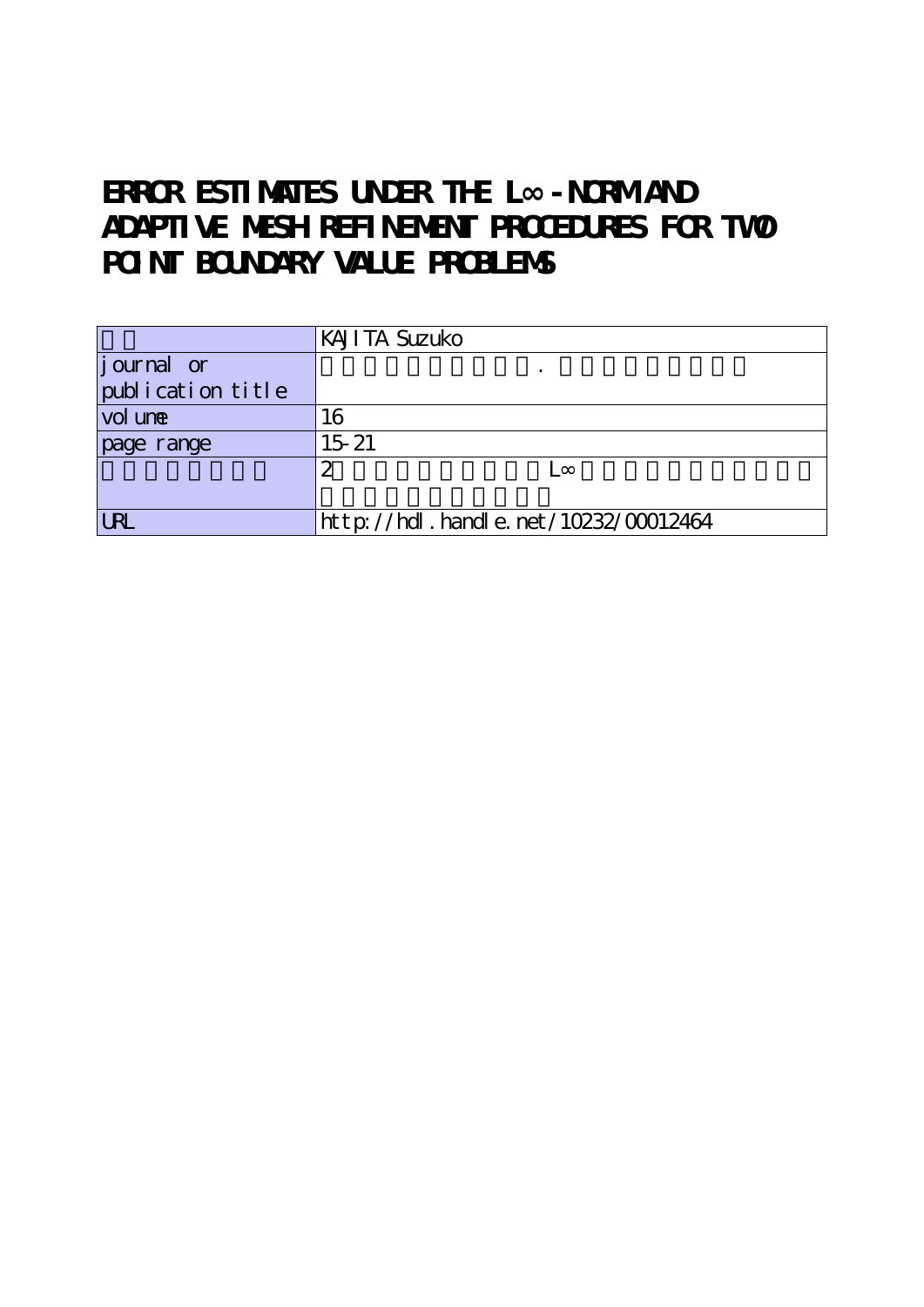Rep. Fac. Sci., Kagoshima Univ., (Math., Phys., & Chem.), No.16, p.15-21, 1983

# ERROR ESTIMATES UNDER THE  $L^{\infty}$ -NORM AND ADAPTIVE MESH REFINEMENT PROCEDURES FOR TWO POINT BOUNDARY VALUE PROBLEMS

# By

# Suzuko Kajita\*

### (Received July 19, 1983)

#### Abstract

We estimate the error under the  $L^{\infty}$ -norm for the Galerkin method to solve two point boundary value problems. And, by using those error estimates, we consider adaptive mesh refinement procedures such as the value of the error under the  $L^{\infty}$ -norm is less than a given positive number  $\delta$ .

### 1. Introduction

In this paper we consider the following linear two point boundary value problem :

$$
Ly \equiv -\frac{d}{dx}\left(a(x)\frac{dy}{dx}\right) + b(x)y = f(x), \qquad x \in I = [0, 1],
$$
  
  $y(0) = y(1) = 0$  (1.1)

where for some  $r \geq 1$ 

(i)  $(ii)$  $a(x) \in C<sup>r</sup>(I)$  $b(x)\in C^{r-1}(I)$  $0 \leq \alpha_0 \leq \alpha(x) \leq \alpha_1$  $0 \leq b(x)$   $\begin{cases} x \in I, \\ 0 \leq t \end{cases}$ 

For the Galerkin approximation Babuška and Rheinboldt have presented a posteriori error estimates under the energy norm and adaptive mesh refinement procedures which are based on those estimates ([1]-[4]). In this paper we estimate the error under the  $L^{\infty}$ -norm and consider adaptive mesh refinement procedures such as the value of the error under the  $L^{\infty}$ -norm is less than a given positive number  $\delta$ .

On the interval  $I$  we consider a partition

$$
\Delta: 0 = x_0 < x_1 < x_2 < \ldots < x_{n-1} < x_n = 1,
$$

and introduce the notations

$$
I_i = [x_{i-1}, x_i] h_i = x_i - x_{i-1} \}, \qquad i = 1, \cdots, n, h_{\Delta} = \max_{1 \le i \le n} h_i.
$$

If  $P<sub>r</sub>$  denote the collection of all polynomials of degree not greater than  $r$ , then continuous piecewise polynomial space  $\mathcal{N}_{\Delta}$  is defined as usual by

Department of Mathematics, Faculty of Science, Kagoshima University, Kagoshima, Japan.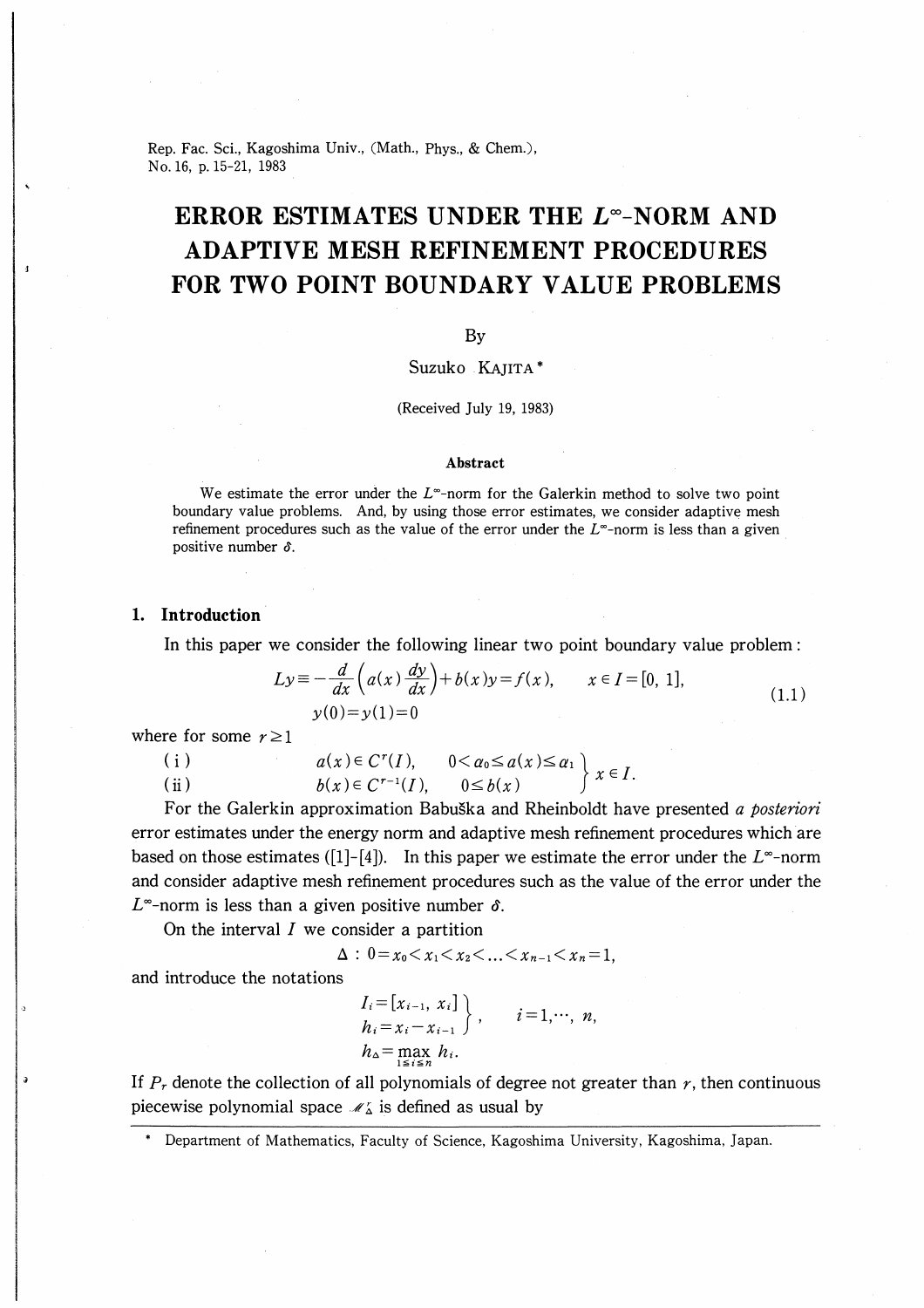$$
\mathscr{M}_\Delta^r = \{ v \in C^0(I) \mid v \mid_{I_i} \in P_r(I_i), i = 1, \cdots, n ; v(0) = v(1) = 0 \}.
$$

Also on the interval  $J(J \subseteq I)$  we define

$$
(u, v)_J = \int_J uv \ dx
$$

and

$$
\|u\|_{E(J)} = \left[\int_J (au'^2 + bu^2) dx\right]^{1/2}, \qquad u \in H^1(J).
$$

Let  $y_{\Delta,r} \in \mathcal{N}_{\Delta}^r$  be the Galerkin approximation to the solution  $y_0$  of (1.1) determined by the relation

$$
(ay'_{\Delta,r}, v')_I + (by_{\Delta,r}, v)_I = (f, v)_I
$$

for all  $v \in \mathcal{M}_{\Delta}^r$ .

Then it is known that the following error estimate holds at the knots  $([5])$ :

THEOREM 1. Let  $C_{\Delta,r} = \max_{0 \le i \le n} |(y_0 - y_{\Delta,r})(x_i)|$ . If  $y_0 \in H^{k+1}(I)$  with  $1 \le k \le r$ , then there is a constant C such that

$$
C_{\Delta,r} \leq C \, \| y_0^{(k+1)} \|_{L^2(I)} h_{\Delta}^{k+r}
$$

where the constant C is independent of  $h_{\Delta}$  but dependent on a, b, k and r.

In the case  $r \ge 2$ , it is known from Theorem 1 that the Galerkin approximation  $y_{\Delta r}$ superconverges to the exact solution  $y_0$  at the knots.

From now on we assume that

 $(i)$  $r \geq 2$  $y_0 \in C^{k+1}(I)$ ,  $1 \le k \le r$ .  $(ii)$ 

# 2. Error estimates

In this section, for each subinterval  $I_i$ , we estimate the error under the  $L^{\infty}$ -norm. Those error estimates play important parts in adaptive mesh refinement procedures which we will describe in next section.

First we obtain the following error estimate:

THEOREM 2. For each subinterval  $I_i$  of a given partition  $\Delta$  there is a constant C such that

$$
\|y_{0}^{(s)} - y_{\Delta,r}^{(s)}\|_{L^{\infty}(I_{i})} \leq C(\|y_{0}^{(k+1)}\|_{L^{2}(I)}h_{\Delta}^{k+r} + \|y_{0}^{(k+1)}\|_{L^{\infty}(I_{i})}h_{i}^{k+1})/h_{i}^{s}, \qquad 0 \leq s \leq k+1,
$$

where the constant C is independent of  $\Delta$  but dependent on a, b, k, r and s.

*Proof.* Let  $\tilde{y}$  be the Lagrange interpolation polynomial of degree k to the solution  $y_0$  of  $(1.1)$  on each subinterval  $I_i$ . Then

$$
\|y_0^{(s)} - \tilde{y}^{(s)}\|_{L^{\infty}(I_i)} \le C' \|y_0^{(k+1)}\|_{L^{\infty}(I_i)} h_i^{k+1-s}, \qquad 0 \le s \le k+1.
$$
 (2.1)  
Also it follows from [5] that

$$
\|y_0-y_{\Delta,r}\|_{L^\infty(I_i)}\leq C''(\|y_0^{(k+1)}\|_{L^2(I)}h_\Delta^{k+r}+\|y_0^{(k+1)}\|_{L^\infty(I_i)}h_i^{k+1}),
$$

and

$$
\|\tilde{y} - y_{\Delta,r}\|_{L^{\infty}(I_t)} \leq C'''(\|y_0^{(k+1)}\|_{L^2(I)} h^{\ell+r} + \|y_0^{(k+1)}\|_{L^{\infty}(I_t)} h^{\ell+1}).
$$
\n(2.2)

Applying Markoff's inequality to the above (2.2) gives

 $16\,$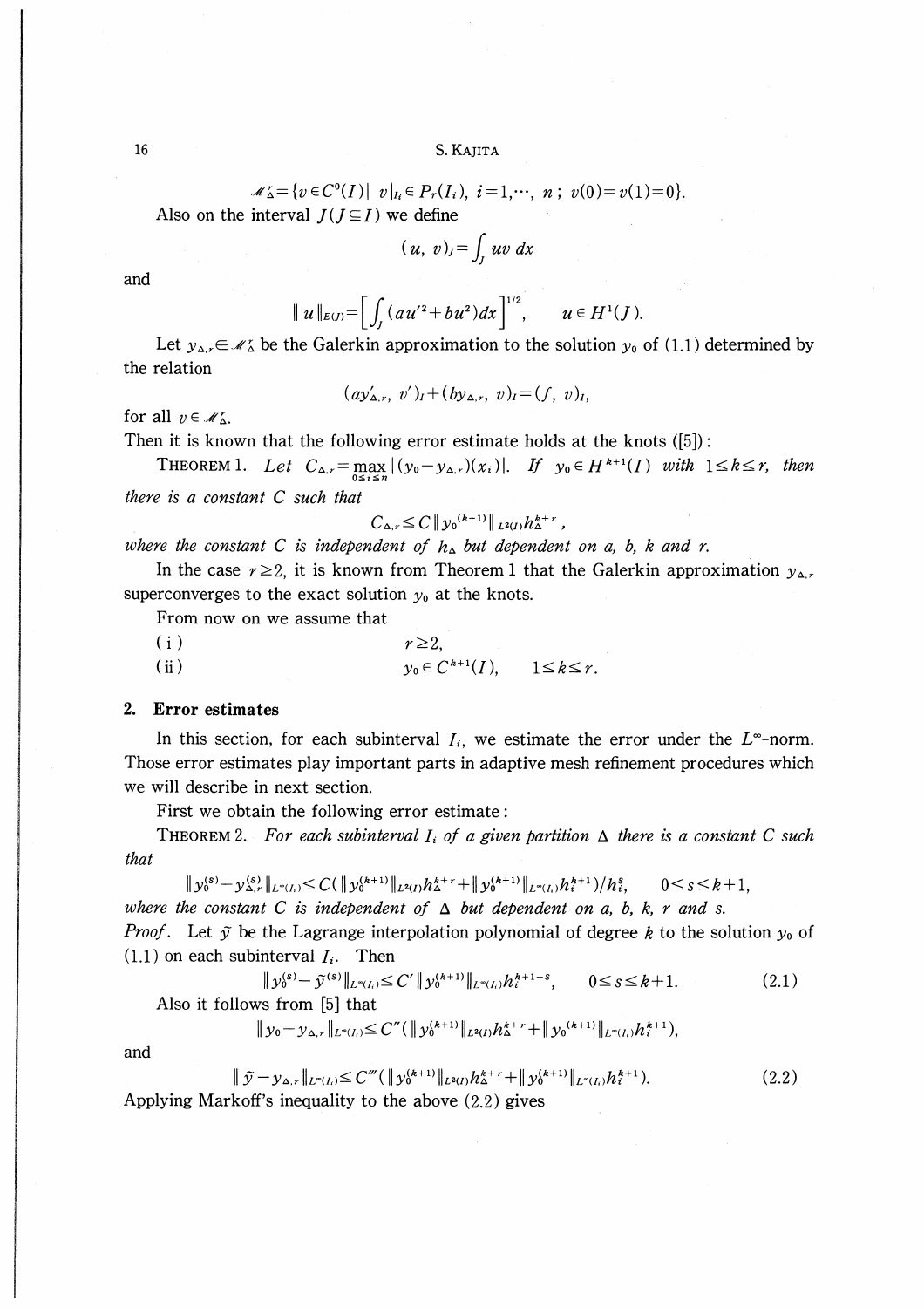Error Estimates Under the  $L^{\infty}$ -Norm and Adaptive Mesh

 $\|\,\tilde y^{(s)}\!-\!y^{(s)}_{\Delta,r}\|_{L^\infty(I_i)}\!\!\le\!C''''(\,\|\,y^{(k+1)}_0\|_{L^2(I)}h^{{k+r}}_{{\Delta}}\!+\|\,y^{(k+1)}_0\|_{L^\infty(I_i)}h^{{k+1}}_{i'})/h_i^s,$  $0 \leq s \leq k+1$ . From this and  $(2.1)$ , it follows that

$$
\|y_0^{(s)} - y_{\Delta,r}^{(s)}\|_{L^\infty(I_i)} \le \|y_0^{(s)} - \tilde{y}^{(s)}\|_{L^\infty(I_i)} + \|\tilde{y}^{(s)} - y_{\Delta,r}^{(s)}\|_{L^\infty(I_i)} \le C(\|y_0^{(k+1)}\|_{L^2(I)} h_2^{k+r} + \|y_0^{(k+1)}\|_{L^\infty(I_i)} h_i^{k+1})/h_i^s,
$$

and the proof of Theorem 2 is complete.

Let

$$
f_{\Delta,r} = -\frac{d}{dx}\left(a(x)\frac{dy_{\Delta,r}}{dx}\right) + b(x)y_{\Delta,r}, \qquad x \in \mathring{I}_i,
$$
  

$$
a_i = \min_{x \in I_i} |a(x)|.
$$

Then, by using  $C_{\Delta,r}$  in Theorem 1 and *a posteriori* error  $f - f_{\Delta,r}$ , we obtain the following result:

THEOREM 3. For each subinterval  $I_i$  of a given partition  $\Delta$  there are constants  $C_1$  and  $C_2$  such that

$$
\|y_0 - y_{\Delta,r}\|_{E(I_i)} \leq \frac{1}{\sqrt{6a_i}} h_i \|f - f_{\Delta,r}\|_{L^2(I_i)} + \frac{C_1}{\sqrt{h_i}} C_{\Delta,r}
$$
  

$$
\|y_0 - y_{\Delta,r}\|_{L^{\infty}(I_i)} \leq \frac{1}{2\sqrt{6a_i}} h_i^{3/2} \|f - f_{\Delta,r}\|_{L^2(I_i)} + C_2 C_{\Delta,r},
$$

where the constants  $C_1$  and  $C_2$  are independent of  $h_i$  but dependent on a and b.

Theorem 3 is proved by using the following lemma:

LEMMA. Let e be the linear interpolant to  $u \in C^1(I)$  at the endpoints 0 and 1. Then we have

$$
\| u - e \|_{L^2(I)} \leq \frac{1}{\sqrt{6}} \| u' \|_{L^2(I)},
$$
  

$$
\| u - e \|_{L^{\infty}(I)} \leq \frac{1}{2} \| u' \|_{L^2(I)}.
$$

*Proof of Theorem 3.* Let  $\zeta = y_0 - y_{\Delta,r}$  and e be the linear interpolant to  $y_0$  at the endpoints  $x_{i-1}$  and  $x_i$ . Then, by using Schwarz's inequality and Lemma,

$$
\begin{split} \|\xi\|_{E(I_{i})}^{2} &= (a\xi',\ \xi')_{I_{i}} + (b\xi,\ \xi)_{I_{i}} \\ &= (a\xi',\ \xi'-e')_{I_{i}} + (b\xi,\ \xi-e)_{I_{i}} + (a\xi',\ e')_{I_{i}} + (b\xi,\ e)_{I_{i}} \\ &= (f - f_{\Delta,r},\ \xi-e)_{I_{i}} + (a\xi',\ e')_{I_{i}} + (b\xi,\ e)_{I_{i}} \\ &\leq \|f - f_{\Delta,r}\|_{L^{2}(I_{i})} \|\xi-e\|_{L^{2}(I_{i})} + \|\xi\|_{E(I_{i})} \|e\|_{E(I_{i})} \\ &\leq \frac{1}{\sqrt{6}a_{i}} h_{i} \|f - f_{\Delta,r}\|_{L^{2}(I_{i})} \| \xi\|_{E(I_{i})} + \| \xi\|_{E(I_{i})} \|e\|_{E(I_{i})}, \end{split}
$$

and

$$
\| \zeta \|_{E(I_i)} \leq \frac{1}{\sqrt{6a_i}} h_i \| f - f_{\Delta, r} \|_{L^2(I_i)} + \frac{C_1}{\sqrt{h_i}} C_{\Delta, r}.
$$
 (2.3)

Also 
$$
(2.3)
$$
 and Lemma imply that

$$
\|\xi\|_{L^{\infty}(I_i)} \leq \|\xi - e\|_{L^{\infty}(I_i)} + \|e\|_{L^{\infty}(I_i)}
$$
  
\n
$$
\leq \frac{\sqrt{h_i}}{2} \|\xi'\|_{L^2(I_i)} + C_{\Delta,r}
$$
  
\n
$$
\leq \frac{\sqrt{h_i}}{2\sqrt{a_i}} \|\xi\|_{E(I_i)} + C_{\Delta,r}
$$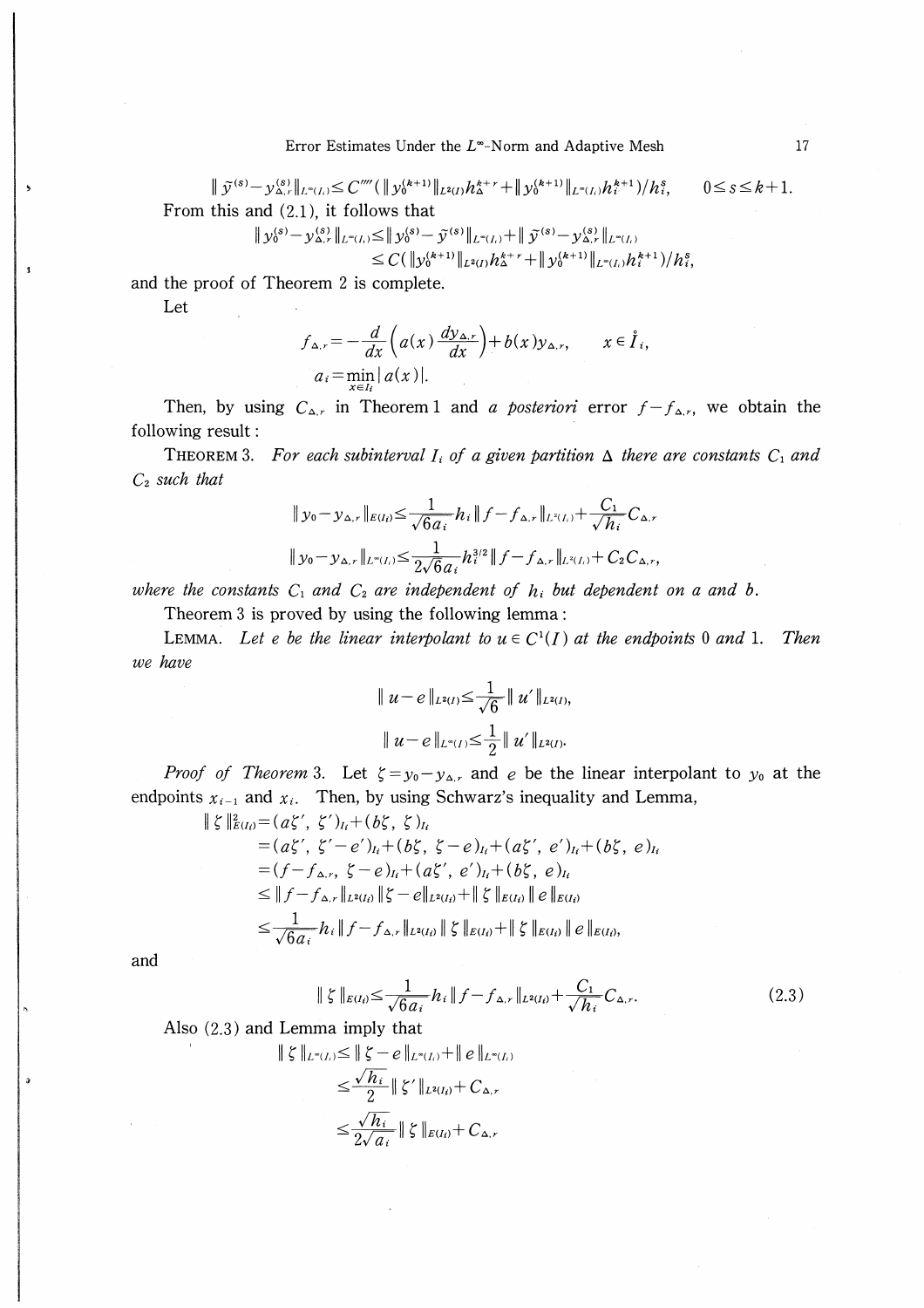$$
\leq \frac{1}{2\sqrt{6}a_i} h_i^{3/2} \| f - f_{\Delta,r} \|_{L^2(I_i)} + C_2 C_{\Delta,r}.
$$

Hence

$$
|\zeta\|_{L^{\infty}(I_i)} \leq \frac{1}{2\sqrt{6} a_i} h_i^{3/2} \|f - f_{\Delta,r}\|_{L^2(I_i)} + C_2 C_{\Delta,r},
$$

and the proof of Theorem 3 is complete.

### 3. Adaptive mesh refinement procedures

Now we consider adaptive mesh refinement procedures such as the value of the error under the  $L^{\infty}$ -norm is less than a given positive number  $\delta$ .

Set

$$
C(I_i, \Delta) = \frac{1}{2\sqrt{6} a_i} h_i^{3/2} \| f - f_{\Delta, r} \|_{L^2(I_i)}.
$$
 (3.1)

First we divide the interval I into some equal parts and compute the Galerkin approximation. Next, according as the inequality

$$
C(I_i, \Delta) \le \delta \tag{3.2}
$$

holds or not for each subinterval  $I_i$ , we execute the fractionalization of the subintervals. For example we divide only the subintervals  $I_i$  such as

$$
C(I_j, \Delta) = \max_{1 \le i \le n} C(I_i, \Delta) > \delta
$$

or all the subintervals  $I_i$  such as

$$
C(I_i, \Delta) > \delta
$$

into two equal parts. We repeat the fractionalization till the (3.2) holds for every subintervals  $I_i$ .

In the following, we assume that  $(3.2)$  holds for every subintervals  $I_i$ . Then

$$
\|y_0 - y_{\Delta,r}\|_{L^{\infty}(I)} \leq \delta + C_2 C_{\Delta,r} \leq (1 + C_2 C h_{\Delta}^{r-1}) \delta.
$$

THEOREM 4. For each subinterval  $I_i$  of a given partition  $\Delta$  there is a constant C such that

$$
C(I_i, \Delta) \leq C(\|y_0^{(k+1)}\|_{L^2(I)}h_{\Delta}^{k+r} + \|y_0^{(k+1)}\|_{L^{\infty}(I_i)}h_i^{k+1}),
$$

where the constant C is independent of  $\Delta$  but dependent on a, b, k and r.

By using Theorem 2 this theorem is simply proved. It is known from Theorem 4 that  $(3.2)$  holds for each  $h_i$  sufficiently small.

THEOREM 5. For a given partition  $\Delta$  we assume that  $h_{\Delta}$  is sufficiently small. Then there is a constant C such that

$$
C_{\Delta,r} \leq C \cdot \delta \cdot h_{\Delta}^{r-1},
$$

where the constant C is independent of  $h_{\Delta}$  but dependent on a, b and r. *Proof.* Let  $G(x, \xi)$  be the Green's function for (1.1). Then it follows from [5] that there is an integer  $i$  such that

$$
C_{\Delta,r} = |(y_0 - y_{\Delta,r})(x_j)|
$$
  
\n
$$
\leq \inf_{v \in \mathscr{F}_\Delta} \sum_{i=1}^n ||G(x_j, \cdot) - v||_{E(I_i)} ||y_0 - y_{\Delta,r}||_{E(I_i)}.
$$

By using v such as Lagrange interpolation to  $G(x_i, \cdot)$  on each subinterval  $I_i$ , there is a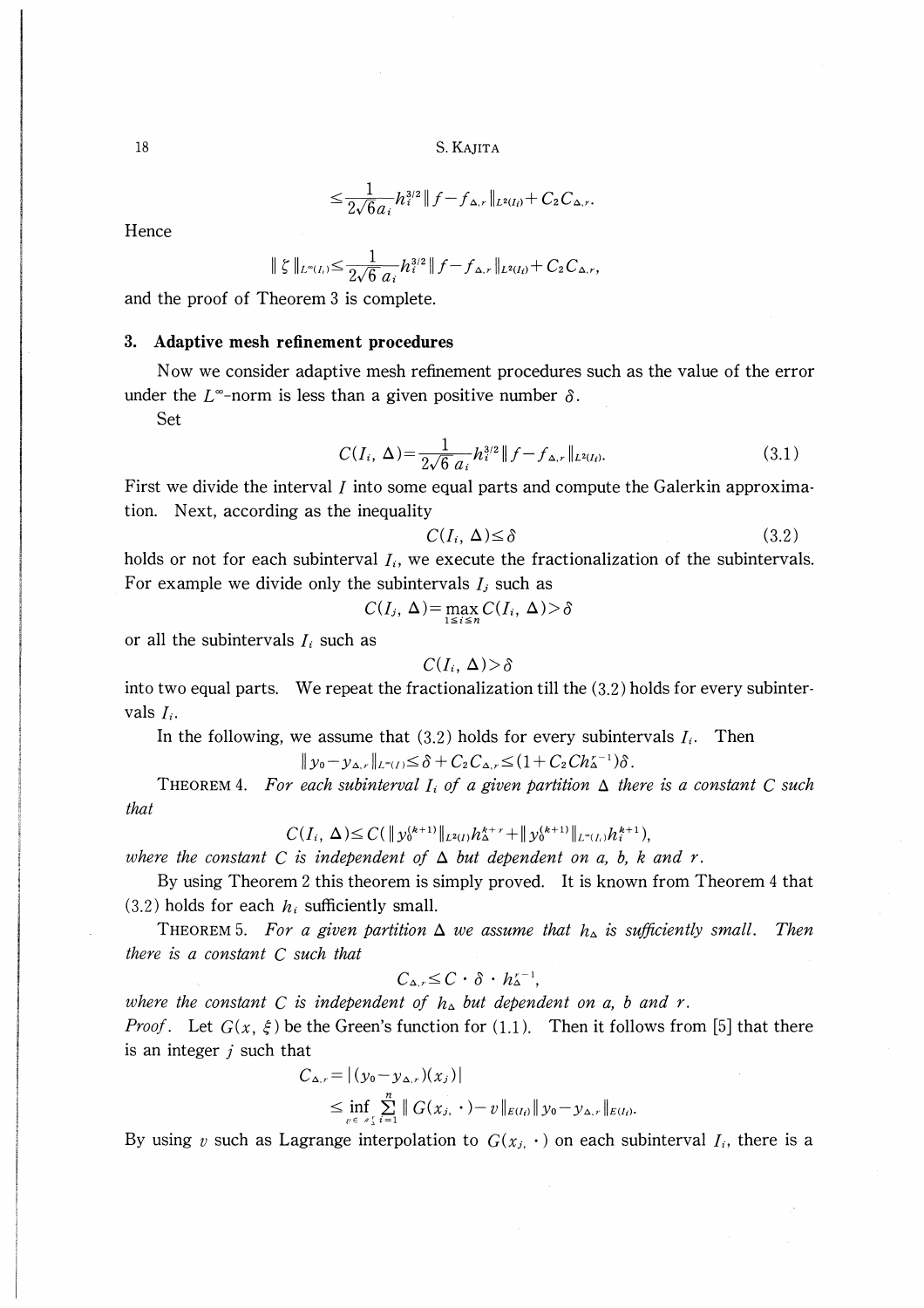constant  $G_i$  for each subinterval  $I_i$  such that

$$
\| G(x_{j},\cdot)-v\|_{E(I_i)}\leq G_i h_i^r,
$$

from which follows

$$
C_{\Delta,r} \leq \sum_{i=1}^n G_i h_i^r \| y_0 - y_{\Delta,r} \|_{E(I_i)}.
$$

Also using Theorem 3 gives

ź

$$
\|y_0 - y_{\Delta,r}\|_{E(I_i)} \leq \frac{1}{\sqrt{h_i}} (2\sqrt{a_1} \delta + C_1 C_{\Delta,r}).
$$

Thus we multiply  $G_i h_i^r$  on both sides of the above inequality and fine out the whole sum of all  $i$  such that

$$
\sum_{i=1}^n G_i h_i^r \| y_0 - y_{\Delta,r} \|_{E(I_i)} \leq (2\sqrt{a_1} \, \delta + C_1 C_{\Delta,r}) \sum_{i=1}^n G_i h_i^{r-1/2}.
$$

Hence

$$
(1-C_1\sum_{i=1}^n G_ih_i^{r-1/2})C_{\Delta,r}\leq 2\sqrt{\alpha_1}\delta\sum_{i=1}^n G_ih_i^{r-1/2}.
$$

Here

$$
\sum_{i=1}^{n} G_i h_i^{r-1/2} \leq (\sum_{i=1}^{n} G_i^2)^{1/2} (\sum_{i=1}^{n} h_i^{2r-1})^{1/2}
$$
  

$$
\leq C' (h_2^{2r-2} \sum_{i=1}^{n} h_i)^{1/2}
$$
  

$$
= C' h_2^{r-1}.
$$

Thus for  $h_{\Delta}$  sufficiently small

$$
C_{\Delta,r} \leq C \cdot \delta \cdot h_{\Delta}^{r-1},
$$

and the proof of Theorem 5 is complete.

*Remark* 1. It is known from Theorem 1 of [5] and the proof of Theorem 5 that the constants  $C$  of Theorem 1 and 5 depend on not only the values of  $a$  and  $b$  but also the value  $\max_{0 \le x \le 1} || G^{(r+1)}(x, \cdot) ||_{L^2(I)}$  of the Green's function  $G(x, \cdot)$  for (1.1).

Remark 2. It follows from the proof of Theorem 3 that there is a constant  $C'$  (which depends on  $a$  and  $b$ ) such that

$$
\| \zeta \|_{L^{\infty}(I_i)} \leq \frac{1}{2\pi a_i} h_i^{3/2} \| f - f_{\Delta, r} \|_{L^2(I_i)} + C' C_{\Delta, r}.
$$
 (3.3)

Also if we replace  $\sqrt{6}$  of  $C(I_i, \Delta)$  by  $\pi$ , then the inequality of Theorem 5 remain valid. Hence

$$
\tilde{C}(I_i, \Delta) = \frac{1}{2\pi a_i} h_i^{3/2} || f - f_{\Delta, r} ||_{L^2(I_i)}
$$

is the principal term of (3.3), and can be also used in adaptive mesh refinement procedures as same as  $C(I_i, \Delta)$ .

#### 4. **Numerical examples**

We illustrate some computational results for two sample problems. We choose  $r=2$ and  $\delta = 10^{-4}$ , and divide the interval *I* into sixteen equal parts at first. There are various methods of the partition such as  $(3.2)$  holds for every subintervals  $I_i$ . In this paper we use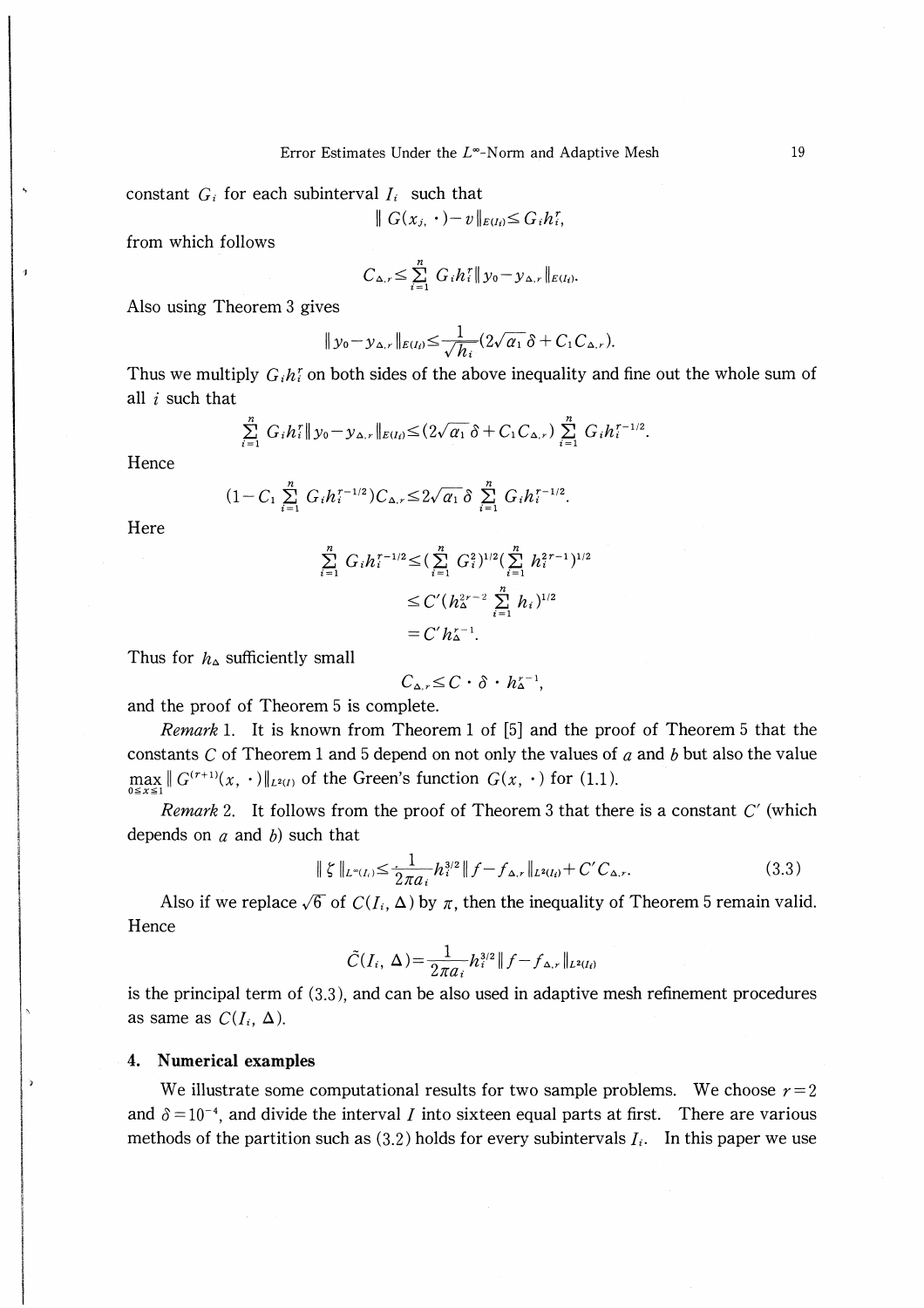20 S. Kajita

the following method :

Step 1. We divide all the subintervals  $I_i$  such as

$$
C(I_i, \Delta) > 10\delta
$$

into two equal parts till

$$
C(I_i, \Delta) \leq 10\delta
$$

for every subintervals  $I_i$ .

Step 2. We replace 10 $\delta$  by  $\sqrt{10} \delta$  and divide the interval *I* into the same way as in Step 1.

Step 3. We replace  $\sqrt{10} \delta$  by  $\delta$  and divide the interval *I* into the same way as in Step 1. We summarize the numerical results of the following problems in Table 1 and 2 :

Example 1.  $-\epsilon y'' + y = -1$   $(\epsilon > 0), \quad x \in I = [0, 1], \quad y(0) = y(1) = 0.$ 

The function

$$
y_0 = \frac{e^{x/\sqrt{\varepsilon}}}{e^{1/\sqrt{\varepsilon}}+1} + \frac{e^{-x/\sqrt{\varepsilon}}}{e^{-1/\sqrt{\varepsilon}}+1} - 1
$$

is the unique solution and has boundary layers at the endpoints of I. The numbers of the knots which are contained in interval  $(0, \sqrt{\epsilon})$  are respectively 10, 9 and 11.

Example 2. 
$$
-y'' + y = (1 - 4a^2)e^{2ax} + (a^2 - 1)(1 + e^a)e^{ax} + e^a, \qquad x \in I = [0, 1],
$$

$$
y(0) = y(1) = 0,
$$

where the solution is

$$
y_0 = (e^{ax}-1)(e^{ax}-e^a).
$$

TABLE<sub>1</sub>

| ε         | п   | $C_{\Delta,r}$            | max $C(I_i,\Delta)$<br>$1 \leq i \leq n$ | $max h_i$<br>$1 \leq i \leq n$ | $min h_i$<br>$1 \leq i \leq n$ |             |
|-----------|-----|---------------------------|------------------------------------------|--------------------------------|--------------------------------|-------------|
| $10^{-4}$ |     | $86   0.118(-5)  $        | $0.866(-4)$                              | $2^{-4}$                       | $2^{-10}$                      | $0.117(-4)$ |
| $10^{-6}$ |     | $130 \mid 0.117(-5) \mid$ | $0.893(-4)$                              | $2^{-5}$                       | $2^{-14}$                      | $0.122(-4)$ |
| $10^{-8}$ | 188 | $0.381(-6)$               | $0.927(-4)$                              | $2^{-5}$                       | $2^{-17}$                      | $0.126(-4)$ |

| TABLE 2        |                 |                |                                          |                                |                                |             |  |  |
|----------------|-----------------|----------------|------------------------------------------|--------------------------------|--------------------------------|-------------|--|--|
| $\alpha$       | n               | $C_{\Delta,r}$ | max $C(I_i,\Delta)$<br>$1 \leq i \leq n$ | $max h_i$<br>$1 \leq i \leq n$ | $min h_i$<br>$1 \leq i \leq n$ |             |  |  |
|                | 29 <sup>1</sup> | $0.132(-7)$    | $0.949(-4)$                              | $2^{-4}$                       | $2^{-5}$                       | $0.130(-4)$ |  |  |
| $\overline{2}$ | 83              | $0.326(-8)$    | $0.936(-4)$                              | $2^{-4}$                       | $2^{-7}$                       | $0.128(-4)$ |  |  |
| 3              | 195             | $0.168(-7)$    | $0.986(-4)$                              | $2^{-5}$                       | $2^{-9}$                       | $0.134(-4)$ |  |  |

In these tables we use the notation

$$
e = \max_{1 \le i \le n} \max_{0 \le j \le 100} |(y_0 - y_{\Delta,r})(x_{i-1} + j\frac{h_i}{100})|.
$$

If we use the method to divide the subintervals  $I_i$  such as

$$
C(I_i, \Delta) > \delta
$$

into two equal parts till

 $C(I_i, \Delta) \leq \delta$